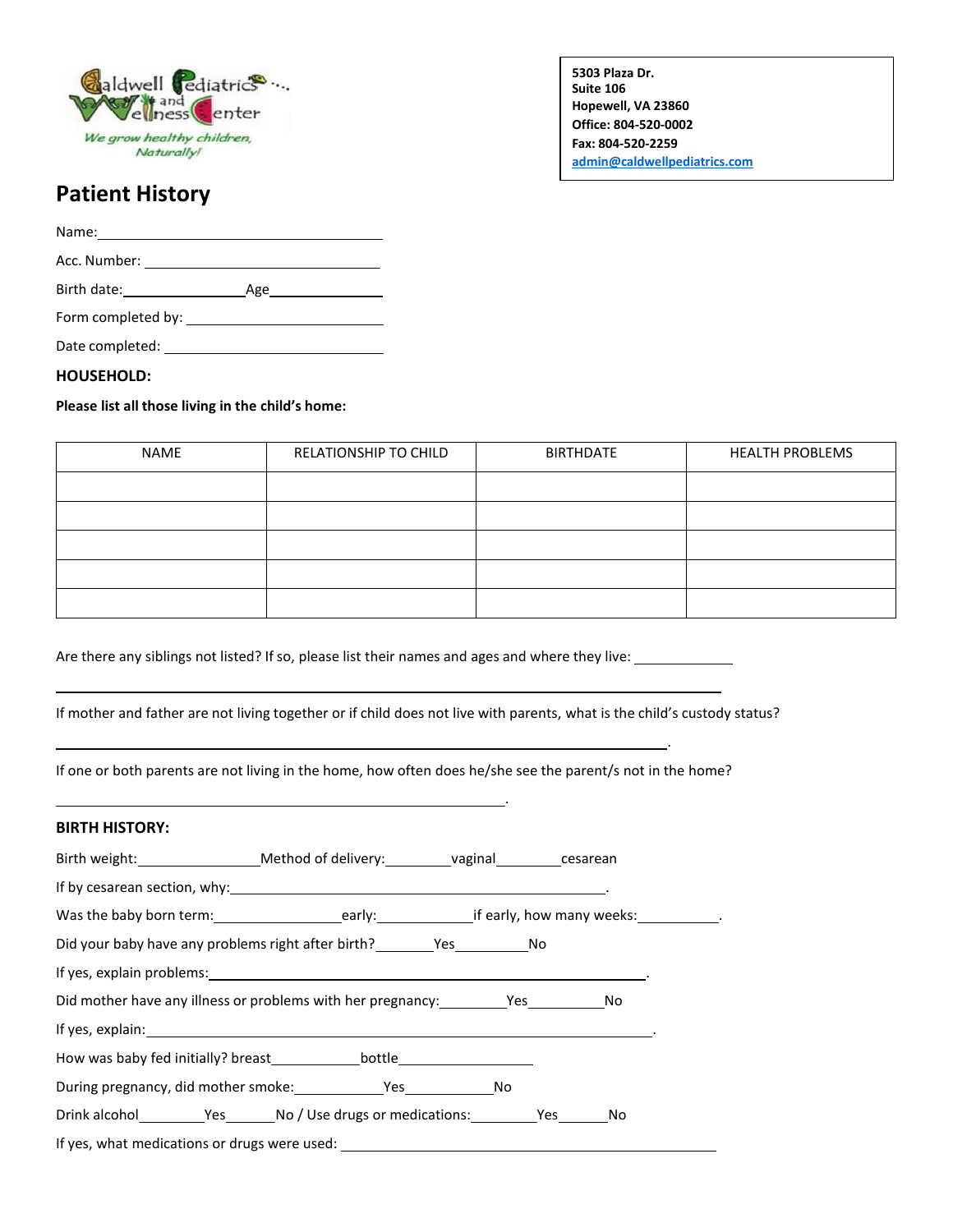

**5303 Plaza Dr. Suite 106 Hopewell, VA 23860 Office: 804-520-0002 Fax: 804-520-2259 [admin@caldwellpediatrics.com](mailto:admin@caldwellpediatrics.com)**

**Caldwellpediatrics.com**

| If no, explain $\overline{\phantom{a}}$                                                                                                                                                                                                |
|----------------------------------------------------------------------------------------------------------------------------------------------------------------------------------------------------------------------------------------|
| <b>GENERAL:</b>                                                                                                                                                                                                                        |
| Do you consider your child to be in good health? _____Yes _____No Explain _________________________                                                                                                                                    |
| Does your child have any serious illness or medical conditions:?______Yes_____No Explain __________                                                                                                                                    |
| Has your child had serious injuries or accidents? _______Yes_______No Explain ______________________                                                                                                                                   |
|                                                                                                                                                                                                                                        |
| Has your child ever been hospitalized? _______Yes _______No Explain ________________________________                                                                                                                                   |
| Is your child allergic to any medicines or drugs?_______Yes_______No Explain_______________________                                                                                                                                    |
| <b>DEVELOPMENT:</b>                                                                                                                                                                                                                    |
| Are you concerned about your child's physical development? _______Yes_____No Explain_______________                                                                                                                                    |
| Are you concerned about your child's mental or emotional development? _____ Yes_____ No Explain___________                                                                                                                             |
| Are you concerned about your child's attention span?_____Yes_____No Explain________________________                                                                                                                                    |
| If your child is in school:                                                                                                                                                                                                            |
|                                                                                                                                                                                                                                        |
|                                                                                                                                                                                                                                        |
|                                                                                                                                                                                                                                        |
| Is he/she in special or resource classes?<br><u> and the contract of the contract of the contract of the contract of the contract of the contract of the contract of the contract of the contract of the contract of the contract </u> |
|                                                                                                                                                                                                                                        |

#### **FAMILY HISTORY:**

Have any members of the family had the following:

| Deafness                             | Yes | No   | Who<br>the control of the control of                                                                                                                                                                                                 |
|--------------------------------------|-----|------|--------------------------------------------------------------------------------------------------------------------------------------------------------------------------------------------------------------------------------------|
| Nasal allergies                      | Yes | No l |                                                                                                                                                                                                                                      |
| Asthma                               | Yes | No l |                                                                                                                                                                                                                                      |
| Tuberculosis                         | Yes | No l |                                                                                                                                                                                                                                      |
| Heart disease (before 50 years old)  | Yes | No   | $\nonumber \text{Who} \underline{\hspace{2cm}} \underline{\hspace{2cm}}$                                                                                                                                                             |
| High blood pressure (before 50 y.o.) | Yes | No l |                                                                                                                                                                                                                                      |
| High cholesterol                     | Yes | No l |                                                                                                                                                                                                                                      |
| Anemia                               | Yes | No   | $\nonumber \textsf{Who} \underline{\hspace{2cm}} \underline{\hspace{2cm}}$                                                                                                                                                           |
| <b>Bleeding disorder</b>             | Yes | No   | Who <b>will be a set of the set of the set of the set of the set of the set of the set of the set of the set of the set of the set of the set of the set of the set of the set of the set of the set of the set of the set of th</b> |
| Liver disease                        | Yes | No l | $Who$ and $\overline{\phantom{aa}W}$                                                                                                                                                                                                 |
| Kidney disease                       | Yes | No l | <b>Who</b> are a set of the set of the set of the set of the set of the set of the set of the set of the set of the set of the set of the set of the set of the set of the set of the set of the set of the set of the set of the s  |
| Diabetes (before 50 y.o.)            | Yes | No   |                                                                                                                                                                                                                                      |
| Bed-wetting (after 10 y.o.)          | Yes | No   | <b>Who</b> and the second second second second second second second second second second second second second second second second second second second second second second second second second second second second second secon  |
| Epilepsy or convulsions              | Yes | No   | Who                                                                                                                                                                                                                                  |